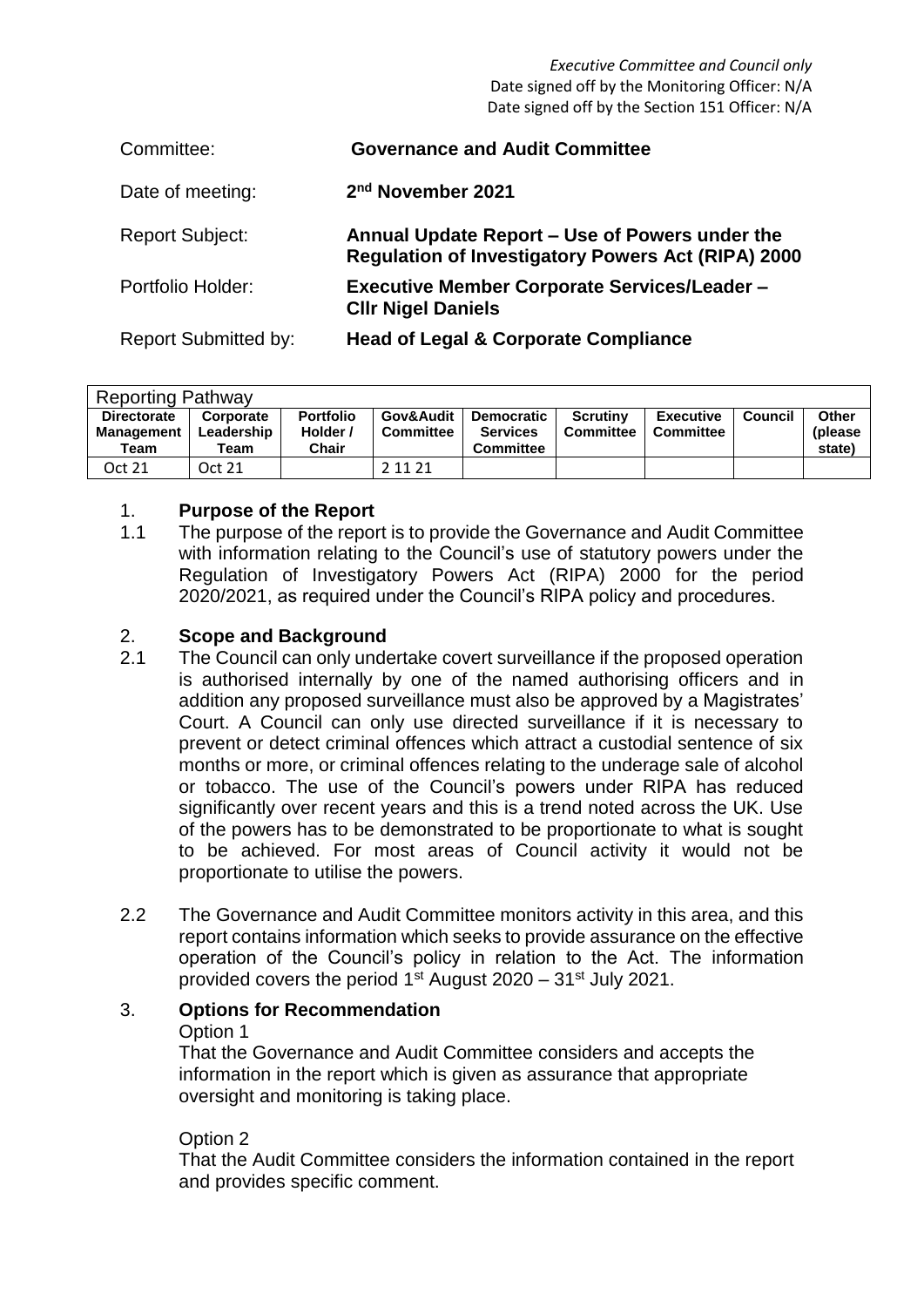## 4. **Evidence of how does this topic supports the achievement of the Corporate Plan / Statutory Responsibilities / Blaenau Gwent Wellbeing Plan**

This topic relates to statutory regulation and compliance and also links to the Council's objective of efficient Council within the Corporate Plan.

## 5. **Implications Against Each Option**

## 5.1 *Impact on Budget (short and long term impact)*

There is a budget implication in terms of the cost of providing ongoing training for staff across the Council.

#### 5.2 *Risk including Mitigating Actions*

Misuse/abuse of the powers is potentially a criminal offence. The Council's Monitoring Officer maintains a centralised record of all the Council's authorisations/applications and proactively monitors the activity to ensure compliance with the Act and the Council's policy. The Council's policy and operational procedure is reviewed regularly and training is undertaken for all relevant officers who engage the legislation.

In addition, all officers have been made aware of the risks in connection with frequent viewing of social media sites for the purpose of gathering information on persons of interest. Such activity may inadvertently fall within the legislation and require formal authorisation.

#### 5.3 *Legal*

The Regulation of Investigatory Powers Act 2000 regulates the use of a range of investigative powers by a variety of public authorities. It provides a statutory framework for the authorisation and conduct of certain types of surveillance. The aim is provide a balance between preserving an individual's right to privacy, and enabling enforcement agencies to gather evidence for effective enforcement action within their communities in order to improve the quality of life for its residents. Local Authorities can only use the powers for the prevention and detection of crime and their use is subject to independent oversight by Judicial Commissioners – the Investigatory Powers Commissioner's Office (IPCO) who oversee the use of investigation powers by intelligence agencies, police forces and public authorities. The IPCO undertake an audit of all Councils every three years.

#### 5.4 *Human Resources*

No direct implications.

#### 6. **Supporting Evidence**

#### 6.1 *Performance Information and Data*

Access to Communications Data: relation to this category of surveillance, no applications were made.

Authorisation of directed surveillance: One application made to the Magistrates' Court and granted in relation to directed surveillance - case related to a Trading Standards investigation. Case ongoing through the Courts.

Covert Human Intelligence Sources: No applications were made.